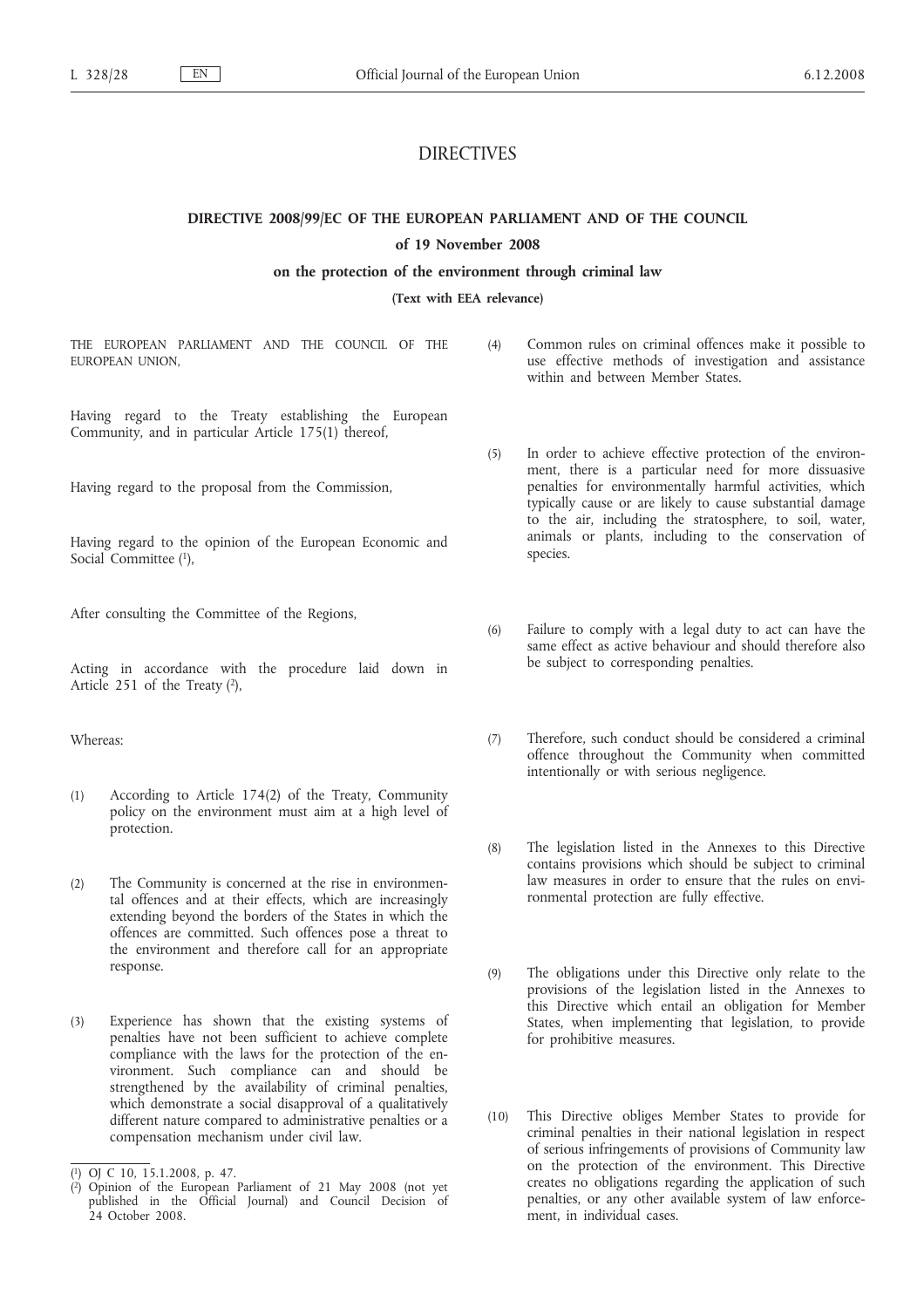- (11) This Directive is without prejudice to other systems of liability for environmental damage under Community law or national law.
- (12) As this Directive provides for minimum rules, Member States are free to adopt or maintain more stringent measures regarding the effective criminal law protection of the environment. Such measures must be compatible with the Treaty.
- (13) Member States should provide information to the Commission on the implementation of this Directive, in order to enable it to evaluate the effect of this Directive.
- (14) Since the objective of this Directive, namely to ensure a more effective protection of the environment, cannot be sufficiently achieved by the Member States and can therefore, by reason of the scale and effects of this Directive, be better achieved at Community level, the Community may adopt measures, in accordance with the principle of subsidiarity as set out in Article 5 of the Treaty. In accordance with the principle of proportionality, as set out in that Article, this Directive does not go beyond what is necessary in order to achieve that objective.
- (15) Whenever subsequent legislation on environmental matters is adopted, it should specify where appropriate that this Directive will apply. Where necessary, Article 3 should be amended.
- (16) This Directive respects the fundamental rights and observes the principles as recognised in particular by the Charter of Fundamental Rights of the European Union,

HAVE ADOPTED THIS DIRECTIVE:

## *Article 1*

### **Subject matter**

This Directive establishes measures relating to criminal law in order to protect the environment more effectively.

### *Article 2*

### **Definitions**

For the purpose of this Directive:

- (a) 'unlawful' means infringing:
	- (i) the legislation adopted pursuant to the EC Treaty and listed in Annex A; or
- (ii) with regard to activities covered by the Euratom Treaty, the legislation adopted pursuant to the Euratom Treaty and listed in Annex B; or
- (iii) a law, an administrative regulation of a Member State or a decision taken by a competent authority of a Member State that gives effect to the Community legislation referred to in (i) or (ii);
- (b) 'protected wild fauna and flora species' are:
	- (i) for the purposes of Article 3(f), those listed in:
		- Annex IV to Council Directive 92/43/EEC of 21 May 1992 on the conservation of natural habitats and of wild fauna and flora (1),
		- Annex I to, and referred to in Article 4(2) of, Council Directive 79/409/EEC of 2 April 1979 on the conservation of wild birds (2);
	- (ii) for the purposes of Article 3(g), those listed in Annex A or B to Council Regulation (EC) No 338/97 of 9 December 1996 on the protection of species of wild fauna and flora by regulating trade therein  $(3)$ ;
- (c) 'habitat within a protected site' means any habitat of species for which an area is classified as a special protection area pursuant to Article 4(1) or (2) of Directive 79/409/EEC, or any natural habitat or a habitat of species for which a site is designated as a special area of conservation pursuant to Article 4(4) of Directive 92/43/EEC;
- (d) 'legal person' means any legal entity having such status under the applicable national law, except for States or public bodies exercising State authority and for public international organisations.

## *Article 3*

## **Offences**

Member States shall ensure that the following conduct constitutes a criminal offence, when unlawful and committed intentionally or with at least serious negligence:

(a) the discharge, emission or introduction of a quantity of materials or ionising radiation into air, soil or water, which causes or is likely to cause death or serious injury to any person or substantial damage to the quality of air, the quality of soil or the quality of water, or to animals or plants;

<sup>(</sup> 1) OJ L 206, 22.7.1992, p. 7.

<sup>(</sup> 2) OJ L 103, 25.4.1979, p. 1.

<sup>(</sup> 3) OJ L 61, 3.3.1997, p. 1.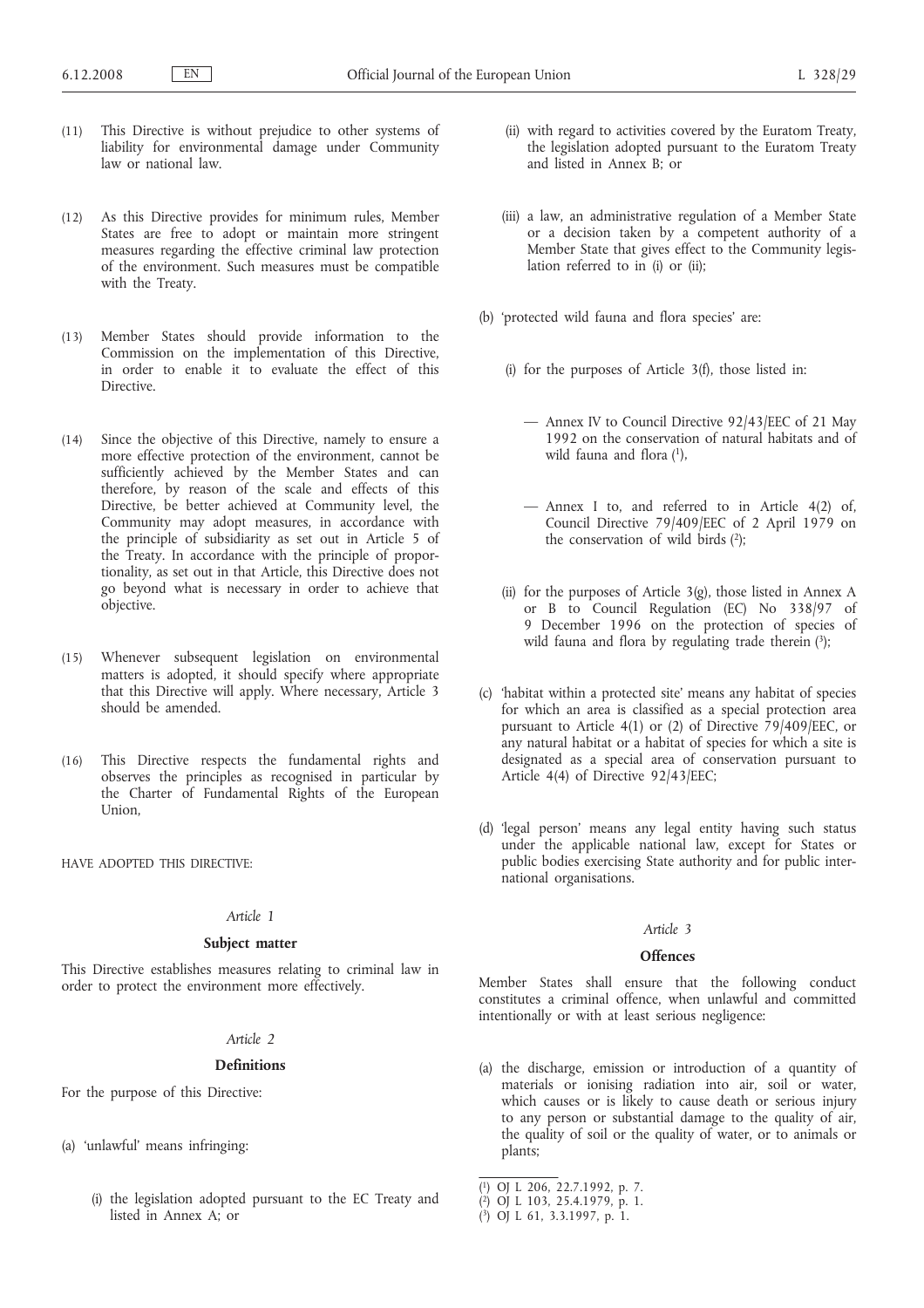- (b) the collection, transport, recovery or disposal of waste, including the supervision of such operations and the aftercare of disposal sites, and including action taken as a dealer or a broker (waste management), which causes or is likely to cause death or serious injury to any person or substantial damage to the quality of air, the quality of soil or the quality of water, or to animals or plants;
- (c) the shipment of waste, where this activity falls within the scope of Article 2(35) of Regulation (EC) No 1013/2006 of the European Parliament and of the Council of 14 June 2006 on shipments of waste (1) and is undertaken in a non-negligible quantity, whether executed in a single shipment or in several shipments which appear to be linked;
- (d) the operation of a plant in which a dangerous activity is carried out or in which dangerous substances or preparations are stored or used and which, outside the plant, causes or is likely to cause death or serious injury to any person or substantial damage to the quality of air, the quality of soil or the quality of water, or to animals or plants;
- (e) the production, processing, handling, use, holding, storage, transport, import, export or disposal of nuclear materials or other hazardous radioactive substances which causes or is likely to cause death or serious injury to any person or substantial damage to the quality of air, the quality of soil or the quality of water, or to animals or plants;
- (f) the killing, destruction, possession or taking of specimens of protected wild fauna or flora species, except for cases where the conduct concerns a negligible quantity of such specimens and has a negligible impact on the conservation status of the species;
- (g) trading in specimens of protected wild fauna or flora species or parts or derivatives thereof, except for cases where the conduct concerns a negligible quantity of such specimens and has a negligible impact on the conservation status of the species;
- (h) any conduct which causes the significant deterioration of a habitat within a protected site;
- (i) the production, importation, exportation, placing on the market or use of ozone-depleting substances.
- ( 1) OJ L 190, 12.7.2006, p. 1.

### *Article 4*

### **Inciting, aiding and abetting**

Member States shall ensure that inciting, aiding and abetting the intentional conduct referred to in Article 3 is punishable as a criminal offence.

### *Article 5*

## **Penalties**

Member States shall take the necessary measures to ensure that the offences referred to in Articles 3 and 4 are punishable by effective, proportionate and dissuasive criminal penalties.

#### *Article 6*

## **Liability of legal persons**

1. Member States shall ensure that legal persons can be held liable for offences referred to in Articles 3 and 4 where such offences have been committed for their benefit by any person who has a leading position within the legal person, acting either individually or as part of an organ of the legal person, based on:

- (a) a power of representation of the legal person;
- (b) an authority to take decisions on behalf of the legal person; or

(c) an authority to exercise control within the legal person.

Member States shall also ensure that legal persons can be held liable where the lack of supervision or control, by a person referred to in paragraph 1, has made possible the commission of an offence referred to in Articles 3 and 4 for the benefit of the legal person by a person under its authority.

3. Liability of legal persons under paragraphs 1 and 2 shall not exclude criminal proceedings against natural persons who are perpetrators, inciters or accessories in the offences referred to in Articles 3 and 4.

### *Article 7*

#### **Penalties for legal persons**

Member States shall take the necessary measures to ensure that legal persons held liable pursuant to Article 6 are punishable by effective, proportionate and dissuasive penalties.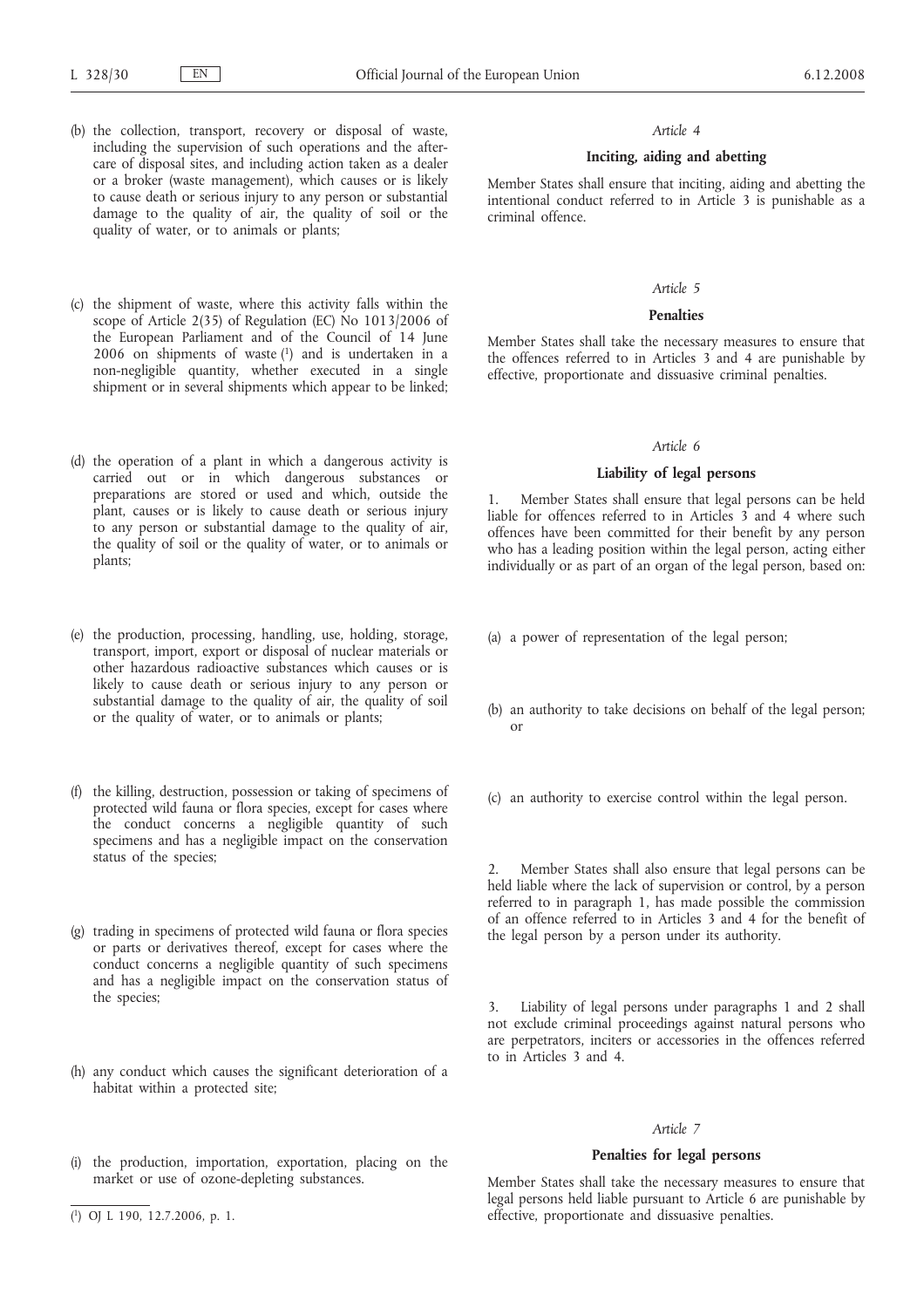## *Article 8*

## **Transposition**

1. Member States shall bring into force the laws, regulations and administrative provisions necessary to comply with this Directive before 26 December 2010.

When Member States adopt these measures, they shall contain a reference to this Directive or be accompanied by such a reference on the occasion of their official publication. Member States shall determine how such reference is to be made.

2. Member States shall communicate to the Commission the text of the main provisions of national law which they adopt in the field covered by this Directive and a table indicating the correlation between those provisions and this Directive.

### *Article 9*

## **Entry into force**

This Directive shall enter into force on the 20th day following its publication in the *Official Journal of the European Union*.

## *Article 10*

## **Addressees**

This Directive is addressed to the Member States.

Done at Strasbourg, 19 November 2008.

| For the European Parliament | For the Council |
|-----------------------------|-----------------|
| The President               | The President   |
| H.-G. PÖTTERING             | J.-P. JOUYET    |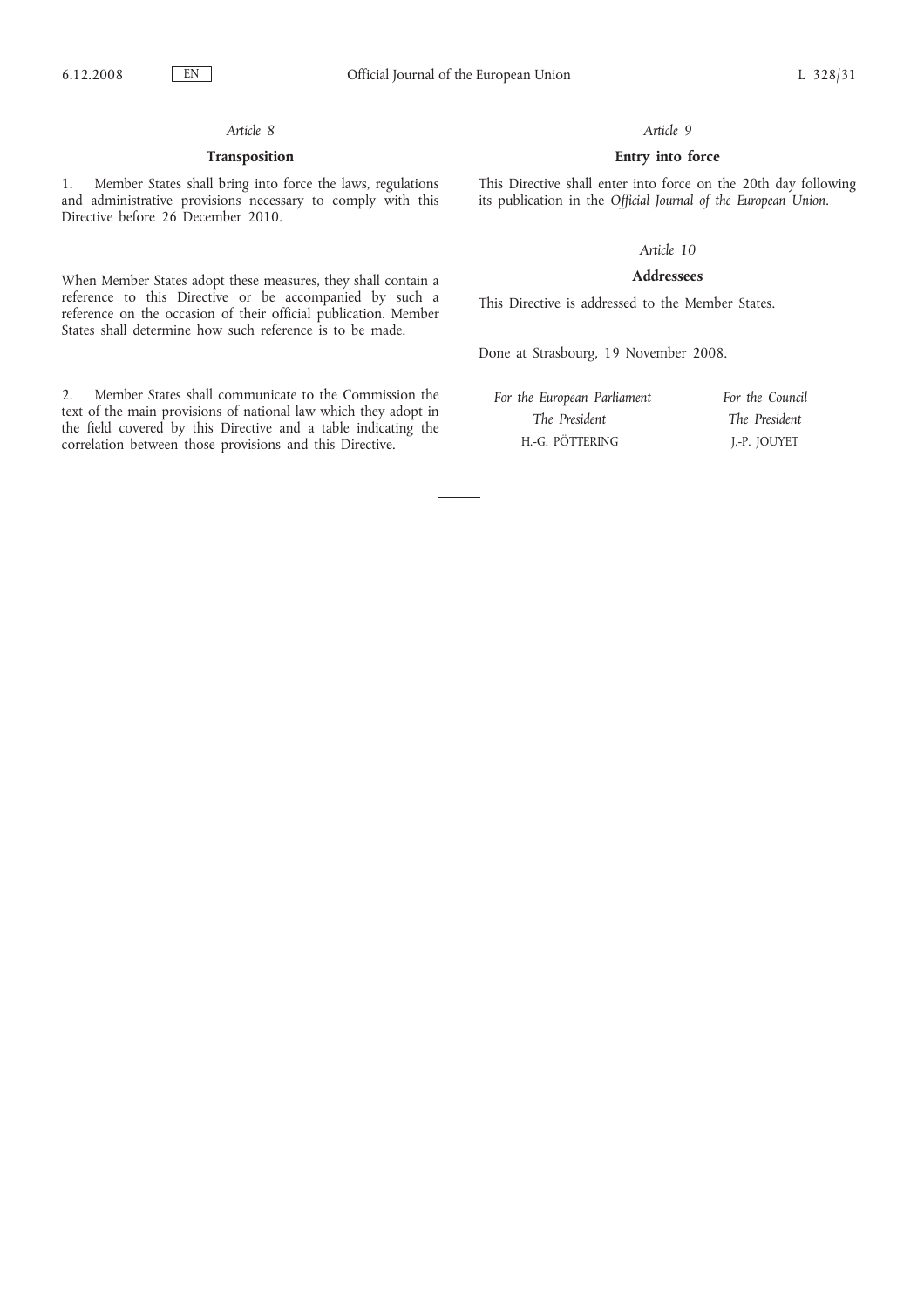### *ANNEX A*

#### **List of Community legislation adopted pursuant to the EC Treaty, the infringement of which constitutes unlawful conduct pursuant to Article 2(a)(i) of this Directive**

- Council Directive 70/220/EEC of 20 March 1970 on the approximation of the laws of the Member States on measures to be taken against air pollution by emissions from motor vehicles (1),
- Council Directive 72/306/EEC of 2 August 1972 on the approximation of the laws of the Member States relating to the measures to be taken against the emission of pollutants from diesel engines for use in vehicles (2),
- Council Directive 75/439/EEC of 16 June 1975 on the disposal of waste oils (3),
- Council Directive 76/160/EEC of 8 December 1975 concerning the quality of bathing water (4),
- Council Directive 76/769/EEC of 27 July 1976 on the approximation of the laws, regulations and administrative provisions of the Member States relating to restrictions on the marketing and use of certain dangerous substances and preparations  $(5)$ ,
- Council Directive 77/537/EEC of 28 June 1977 on the approximation of the laws of the Member States relating to the measures to be taken against the emission of pollutants from diesel engines for use in wheeled agricultural or forestry tractors (<sup>6</sup>),
- Council Directive 78/176/EEC of 20 February 1978 on waste from the titanium dioxide industry (7),
- Council Directive 79/117/EEC of 21 December 1978 prohibiting the placing on the market and use of plant protection products containing certain active substances (8),
- Council Directive 79/409/EEC of 2 April 1979 on the conservation of wild birds (9),
- Council Directive 82/176/EEC of 22 March 1982 on limit values and quality objectives for mercury discharges by the chlor-alkali electrolysis industry (10),
- Council Directive 83/513/EEC of 26 September 1983 on limit values and quality objectives for cadmium discharges (11),
- Council Directive 84/156/EEC of 8 March 1984 on limit values and quality objectives for mercury discharges by sectors other than the chlor-alkali electrolysis industry (12),
- Council Directive 84/360/EEC of 28 June 1984 on the combating of air pollution from industrial plants (13),
- Council Directive 84/491/EEC of 9 October 1984 on limit values and quality objectives for discharges of hexachlorocyclohexane (14),

- 
- 
- (<sup>3</sup>) OJ L 194, 25.7.1975, p. 23.<br>
(<sup>4</sup>) OJ L 262, 27.9.1976, p. 1.<br>
(<sup>5</sup>) OJ L 220, 29.8.1976, p. 201.<br>
(<sup>5</sup>) OJ L 220, 29.8.1977, p. 38.<br>
(<sup>7</sup>) OJ L 23, 25.2.1978, p. 19.<br>
(<sup>8</sup>) OJ L 33, 8.2.1979, p. 36.<br>
(<sup>3</sup>) OJ L 103,
- 
- 
- 
- 
- 
- 
- 

<sup>(</sup> 1) OJ L 76, 6.4.1970, p. 1. ( 2) OJ L 190, 20.8.1972, p. 1.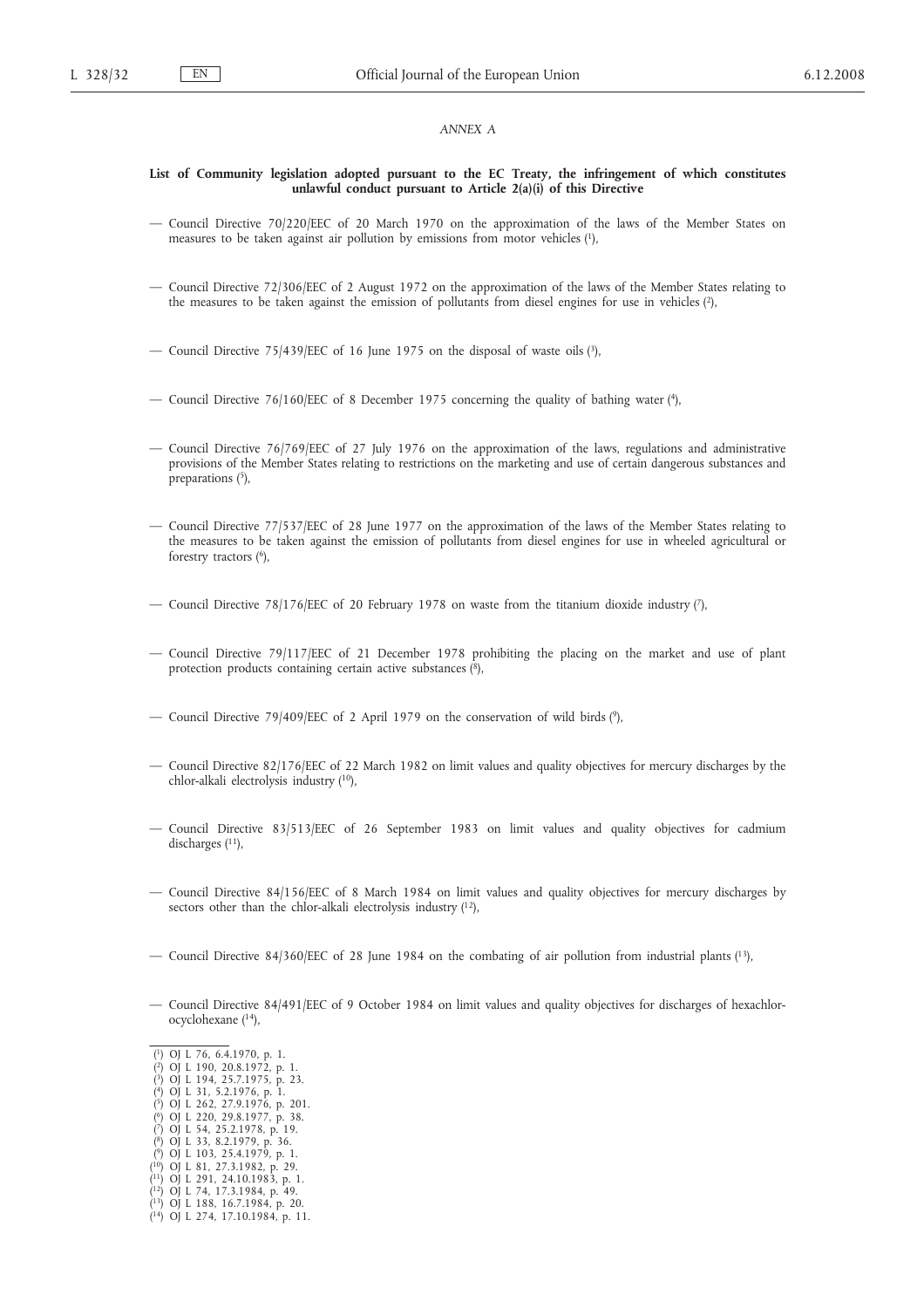— Council Directive 85/203/EEC of 7 March 1985 on air quality standards for nitrogen dioxide (1),

- Council Directive 86/278/EEC of 12 June 1986 on the protection of the environment, and in particular of the soil, when sewage sludge is used in agriculture  $(2)$ ,
- Council Directive 86/280/EEC of 12 June 1986 on limit values and quality objectives for discharges of certain dangerous substances included in List I of the Annex to Directive 76/464/EEC  $(3)$ ,
- Council Directive 87/217/EEC of 19 March 1987 on the prevention and reduction of environmental pollution by asbestos (4),
- Council Directive 90/219/EEC of 23 April 1990 on the contained use of genetically modified micro-organisms (5),
- Council Directive 91/271/EEC of 21 May 1991 concerning urban waste-water treatment (6),
- Council Directive 91/414/EEC of 15 July 1991 concerning the placing of plant protection products on the market  $\langle \hat{\cdot} \rangle$ ,
- Council Directive 91/676/EEC of 12 December 1991 concerning the protection of waters against pollution caused by nitrates from agricultural sources (8),
- Council Directive 91/689/EEC of 12 December 1991 on hazardous waste (9),
- Council Directive 92/43/EEC of 21 May 1992 on the conservation of natural habitats and of wild fauna and flora (10),
- Council Directive 92/112/EEC of 15 December 1992 on procedures for harmonising the programmes for the reduction and eventual elimination of pollution caused by waste from the titanium dioxide industry (11),
- Directive 94/25/EC of the European Parliament and of the Council of 16 June 1994 on the approximation of the laws, regulations and administrative provisions of the Member States relating to recreational craft: the provisions amended by Directive  $2003/44/EC$  (<sup>12</sup>),
- European Parliament and Council Directive 94/62/EC of 20 December 1994 on packaging and packaging waste (13),
- European Parliament and Council Directive 94/63/EC of 20 December 1994 on the control of volatile organic compound (VOC) emissions resulting from the storage of petrol and its distribution from terminals to service stations  $(14)$ ,
- Council Directive 96/49/EC of 23 July 1996 on the approximation of the laws of the Member States with regard to the transport of dangerous goods by rail  $(15)$ ,

- 
- ( 4) OJ L 85, 28.3.1987, p. 40. ( 5) OJ L 117, 8.5.1990, p. 1. ( 6) OJ L 135, 30.5.1991, p. 40. ( 7) OJ L 230, 19.8.1991, p. 1.
- 
- ( 8) OJ L 375, 31.12.1991, p. 1. ( 9) OJ L 377, 31.12.1991, p. 20.
- 
- 
- ( 10) OJ L 206, 22.7.1992, p. 7. ( 11) OJ L 409, 31.12.1992, p. 11. ( 12) OJ L 214, 26.8.2003, p. 18.
- ( 13) OJ L 365, 31.12.1994, p. 10.
- 
- ( 14) OJ L 365, 31.12.1994, p. 24. ( 15) OJ L 235, 17.9.1996, p. 25.

<sup>(</sup> 1) OJ L 87, 27.3.1985, p. 1.

<sup>(</sup> 2) OJ L 181, 4.7.1986, p. 6. ( 3) OJ L 181, 4.7.1986, p. 16.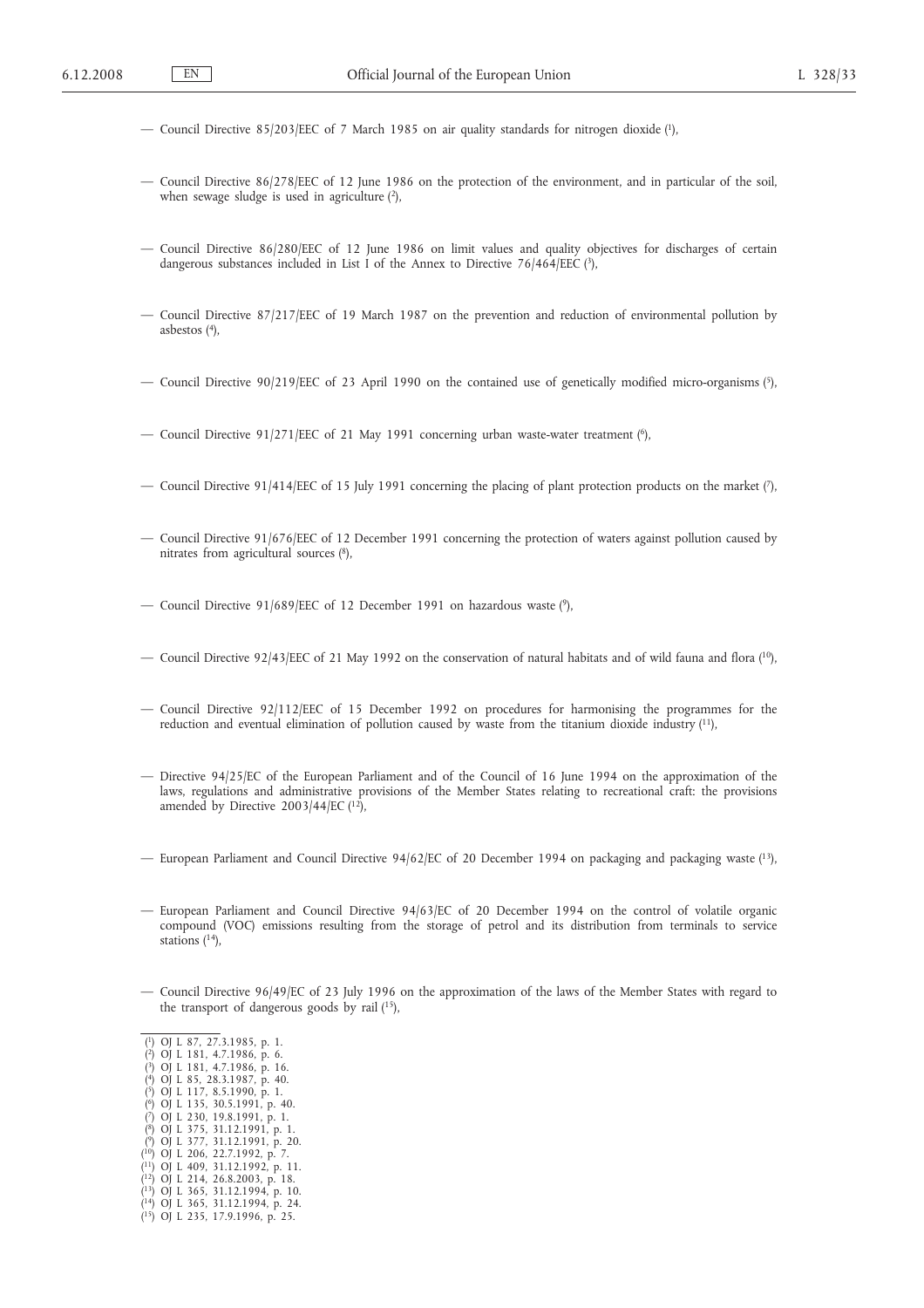- Council Directive 96/59/EC of 16 September 1996 on the disposal of polychlorinated biphenyls and polychlorinated terphenyls (PCB/PCT) (1),
- Council Directive 96/62/EC of 27 September 1996 on ambient air quality assessment and management (2),
- Council Directive 96/82/EC of 9 December 1996 on the control of major-accident hazards involving dangerous substances  $(3)$ .
- Directive 97/68/EC of the European Parliament and of the Council of 16 December 1997 on the approximation of the laws of the Member States relating to measures against the emission of gaseous and particulate pollutants from internal combustion engines to be installed in non-road mobile machinery  $(4)$ ,
- Council Regulation (EC) No 338/97 of 9 December 1996 on the protection of species of wild fauna and flora by regulating trade therein  $(5)$ ,
- Directive 98/8/EC of the European Parliament and of the Council of 16 February 1998 concerning the placing of biocidal products on the market (6),
- Directive 98/70/EC of the European Parliament and of the Council of 13 October 1998 relating to the quality of petrol and diesel fuels (7),
- Council Directive 98/83/EC of 3 November 1998 on the quality of water intended for human consumption (8),
- Council Directive 1999/13/EC of 11 March 1999 on the limitation of emissions of volatile organic compounds due to the use of organic solvents in certain activities and installations  $(9)$ ,
- Council Directive 1999/30/EC of 22 April 1999 relating to limit values for sulphur dioxide, nitrogen dioxide and oxides of nitrogen, particulate matter and lead in ambient air (10),
- Council Directive 1999/31/EC of 26 April 1999 on the landfill of waste (11),
- Council Directive 1999/32/EC of 26 April 1999 relating to a reduction in the sulphur content of certain liquid fuels (12),
- Directive 2000/53/EC of the European Parliament and of the Council of 18 September 2000 on end of life vehicles  $(13)$ ,
- Directive 2000/60/EC of the European Parliament and of the Council of 23 October 2000 establishing a framework for Community action in the field of water policy (14),
- Directive 2000/69/EC of the European Parliament and of the Council of 16 November 2000 relating to limit values for benzene and carbon monoxide in ambient air  $(15)$ ,

- 
- ( 7) OJ L 350, 28.12.1998, p. 58.
- ( 8) OJ L 330, 5.12.1998, p. 32. ( 9) OJ L 85, 29.3.1999, p. 1.
- 
- 
- ( 10) OJ L 163, 29.6.1999, p. 41. ( 11) OJ L 182, 16.7.1999, p. 1. ( 12) OJ L 121, 11.5.1999, p. 13.
- 

<sup>(</sup> 1) OJ L 243, 24.9.1996, p. 31.

<sup>(</sup> 2) OJ L 296, 21.11.1996, p. 55. ( 3) OJ L 10, 14.1.1997, p. 13.

<sup>(</sup> 4) OJ L 59, 27.2.1998, p. 1. ( 5) OJ L 61, 3.3.1997, p. 1. ( 6) OJ L 123, 24.4.1998, p. 1.

<sup>(</sup> 13) OJ L 269, 21.10.2000, p. 34. ( 14) OJ L 327, 22.12.2000, p. 1. ( 15) OJ L 313, 13.12.2000, p. 12.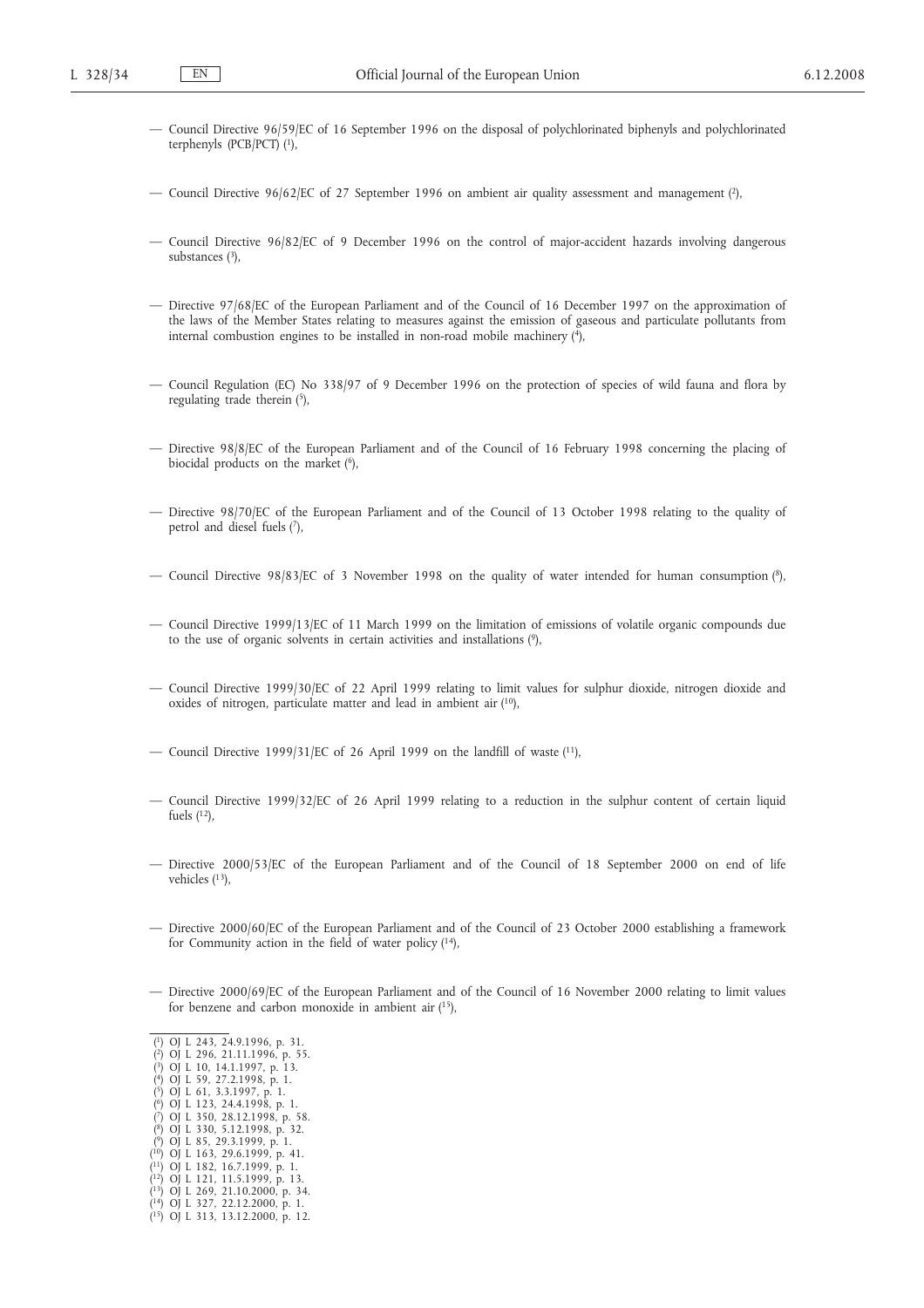- Directive 2000/76/EC of the European Parliament and of the Council of 4 December 2000 on the incineration of waste  $(1)$ ,
- Regulation (EC) No 2037/2000 of the European Parliament and of the Council of 29 June 2000 on substances that deplete the ozone layer  $(2)$ ,
- Directive 2001/18/EC of the European Parliament and of the Council of 12 March 2001 on the deliberate release into the environment of genetically modified organisms  $(3)$ ,
- Directive 2001/80/EC of the European Parliament and of the Council of 23 October 2001 on the limitation of emissions of certain pollutants into the air from large combustion plants (4),
- Directive 2002/3/EC of the European Parliament and of the Council of 12 February 2002 relating to ozone in ambient air  $(5)$ ,
- Directive 2002/95/EC of the European Parliament and of the Council of 27 January 2003 on the restriction of the use of certain hazardous substances in electrical and electronic equipment (6),
- Directive 2002/96/EC of the European Parliament and of the Council of 27 January 2003 on waste electrical and electronic equipment (WEEE)  $(7)$ ,
- Directive 2004/107/EC of the European Parliament and of the Council of 15 December 2004 relating to arsenic, cadmium, mercury, nickel and polycyclic aromatic hydrocarbons in ambient air (8),
- Regulation (EC) No 648/2004 of the European Parliament and of the Council of 31 March 2004 on detergents (9),
- Regulation (EC) No 850/2004 of the European Parliament and of the Council of 29 April 2004 on persistent organic pollutants (10),
- Directive 2005/55/EC of the European Parliament and of the Council of 28 September 2005 on the approximation of the laws of the Member States relating to the measures to be taken against the emission of gaseous and particulate pollutants from compression-ignition engines for use in vehicles, and the emission of gaseous pollutants from positive-ignition engines fuelled with natural gas or liquefied petroleum gas for use in vehicles (11),
- Commission Directive 2005/78/EC of 14 November 2005 implementing Directive 2005/55/EC of the European Parliament and of the Council on the approximation of the laws of the Member States relating to the measures to be taken against the emission of gaseous and particulate pollutants from compression-ignition engines for use in vehicles, and the emission of gaseous pollutants from positive ignition engines fuelled with natural gas or liquefied petroleum gas for use in vehicles and amending Annexes I, II, III, IV and VI thereto (12),
- Directive 2006/7/EC of the European Parliament and of the Council of 15 February 2006 concerning the management of bathing water quality (<sup>13</sup>),
- Directive 2006/11/EC of the European Parliament and of the Council of 15 February 2006 on pollution caused by certain dangerous substances discharged into the aquatic environment of the Community  $(14)$ ,
- Directive 2006/12/EC of the European Parliament and of the Council of 5 April 2006 on waste  $(15)$ ,

- ( 4) OJ L 309, 27.11.2001, p. 1.
- ( 5) OJ L 67, 9.3.2002, p. 14. ( 6) OJ L 37, 13.2.2003, p. 19. ( 7) OJ L 37, 13.2.2003, p. 24.
- 
- ( 8) OJ L 23, 26.1.2005, p. 3. ( 9) OJ L 104, 8.4.2004, p. 1.
- 
- (<sup>10</sup>) OJ L 158, 30.4.2004, p. 7.<br>(<sup>11</sup>) OJ L 275, 20.10.2005, p. 1.<br>(<sup>12</sup>) OJ L 31, 29.11.2005, p. 1.<br>(<sup>13</sup>) OJ L 64, 4.3.2006, p. 52.<br>(<sup>15</sup>) OJ L 114, 27.4.2006, p. 9.

<sup>(</sup> 1) OJ L 332, 28.12.2000, p. 91.

<sup>(</sup> 2) OJ L 244, 29.9.2000, p. 1. ( 3) OJ L 106, 17.4.2001, p. 1.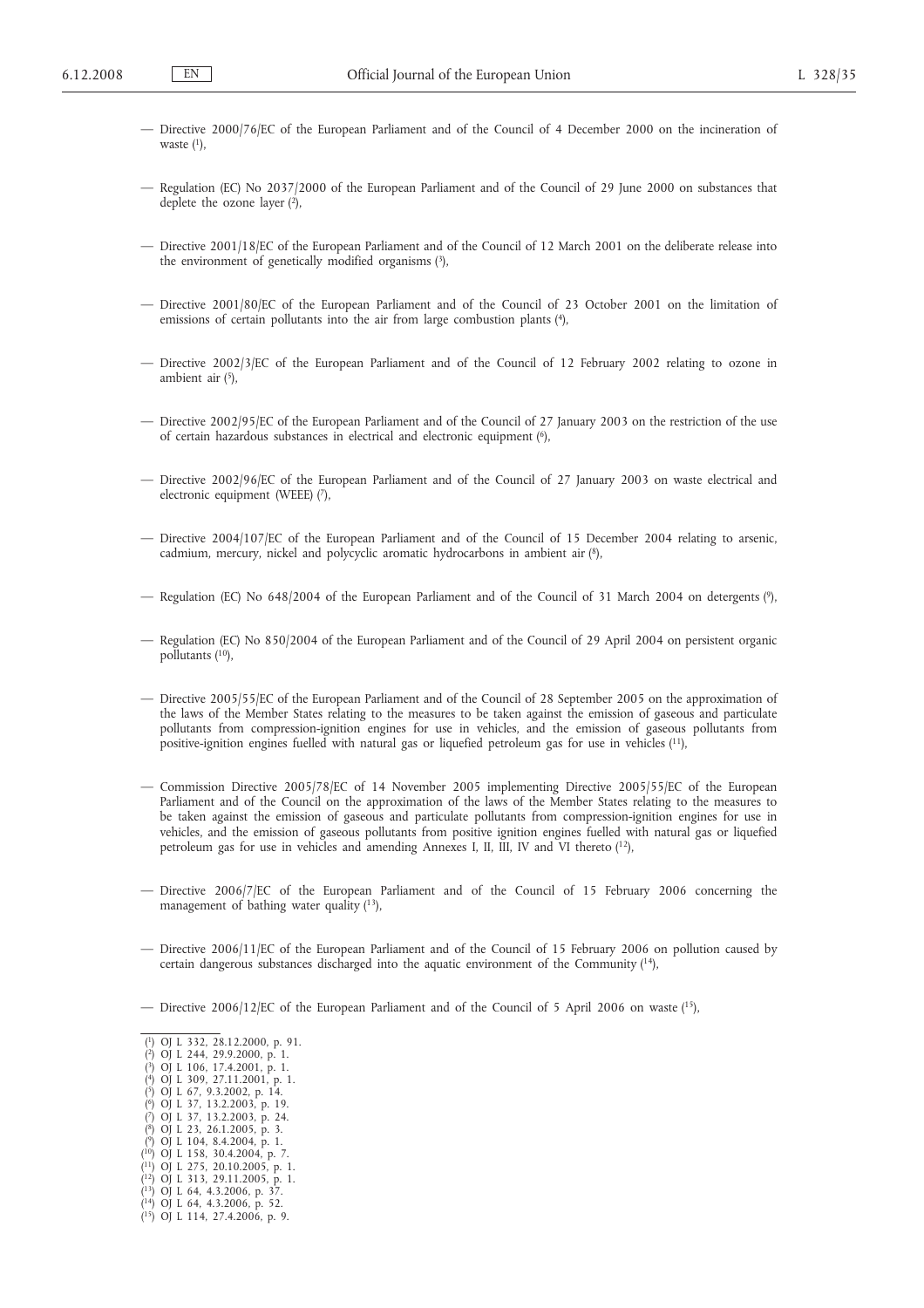- Directive 2006/21/EC of the European Parliament and of the Council of 15 March 2006 on the management of waste from extractive industries (1),
- Directive 2006/40/EC of the European Parliament and of the Council of 17 May 2006 relating to emissions from air conditioning systems in motor vehicles (2),
- Directive 2006/44/EC of the European Parliament and of the Council of 6 September 2006 on the quality of fresh waters needing protection or improvement in order to support fish life (3),
- Directive 2006/66/EC of the European Parliament and of the Council of 6 September 2006 on batteries and accumulators and waste batteries and accumulators (4),
- Directive 2006/118/EC of the European Parliament and of the Council of 12 December 2006 on the protection of groundwater against pollution and deterioration (5),
- Regulation (EC) No 842/2006 of the European Parliament and of the Council of 17 May 2006 on certain fluorinated greenhouse gases (6),
- Regulation (EC) No 1013/2006 of the European Parliament and of the Council of 14 June 2006 on shipments of waste  $(7)$ .
- Regulation (EC) No 715/2007 of the European Parliament and of the Council of 20 June 2007 on type approval of motor vehicles with respect to emissions from light passenger and commercial vehicles (Euro 5 and Euro 6) and on access to vehicle repair and maintenance information  $(8)$ ,
- Commission Regulation (EC) No 1418/2007 of 29 November 2007 concerning the export for recovery of certain waste listed in Annex III or IIIA to Regulation (EC) No 1013/2006 of the European Parliament and of the Council to certain countries to which the OECD Decision on the control of transboundary movements of wastes does not apply  $(9)$ ,
- Directive 2008/1/EC of the European Parliament and of the Council of 15 January 2008 concerning integrated pollution prevention and control (10).

<sup>(</sup> 1) OJ L 102, 11.4.2006, p. 15. ( 2) OJ L 161, 14.6.2006, p. 12. ( 3) OJ L 264, 25.9.2006, p. 20. ( 4) OJ L 266, 26.9.2006, p. 1. ( 5) OJ L 372, 27.12.2006, p. 19. (<sup>6</sup>) OJ L 161, 14.6.2006, p. 1.<br>
(<sup>2</sup>) OJ L 190, 12.7.2006, p. 1.<br>
(<sup>8</sup>) OJ L 171, 29.6.2007, p. 1.<br>
(<sup>9</sup>) OJ L 316, 4.12.2007, p. 6.<br>
(<sup>10</sup>) OJ L 24, 29.1.2008, p. 8.